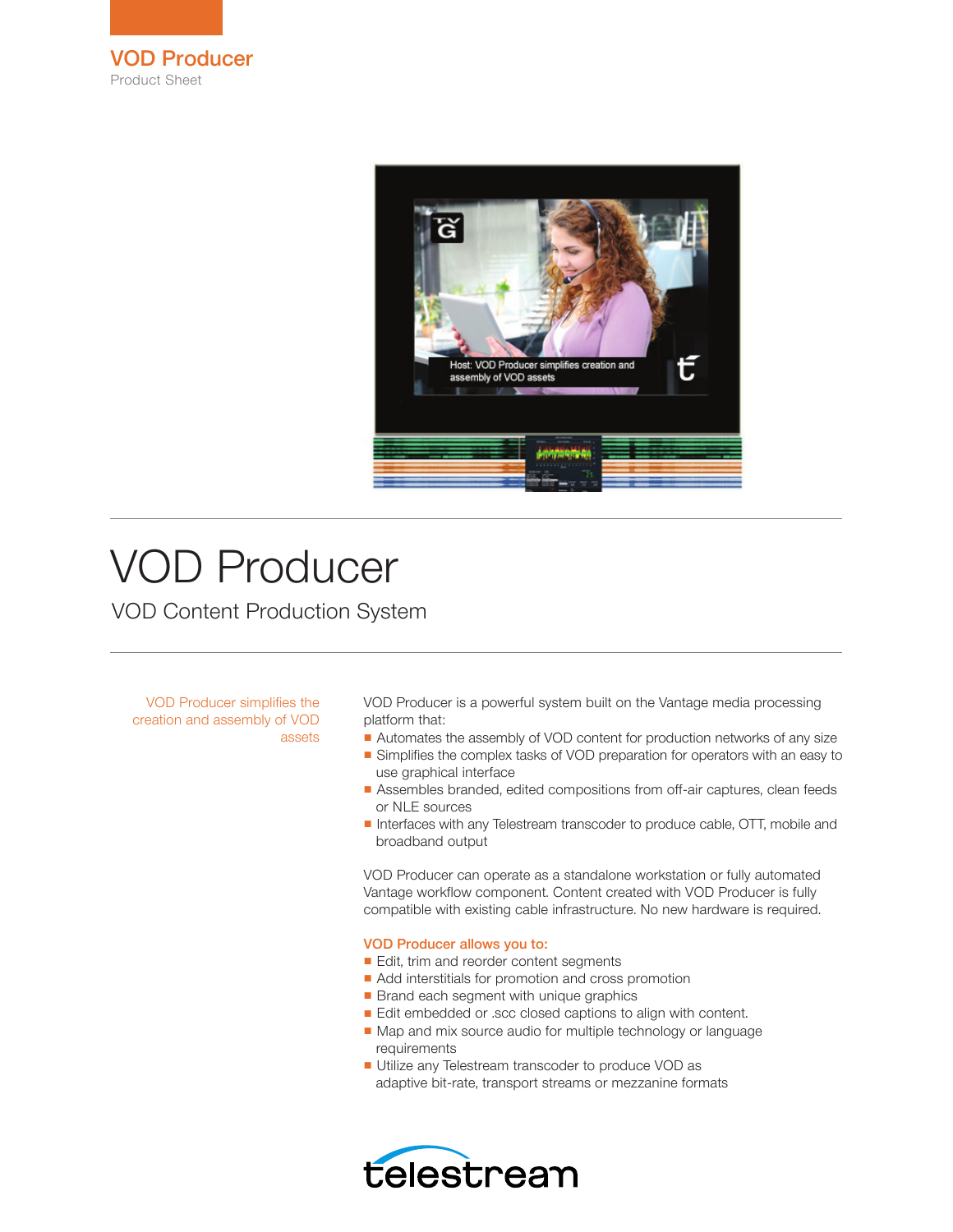## Simple 2-Step Process Product Sheet